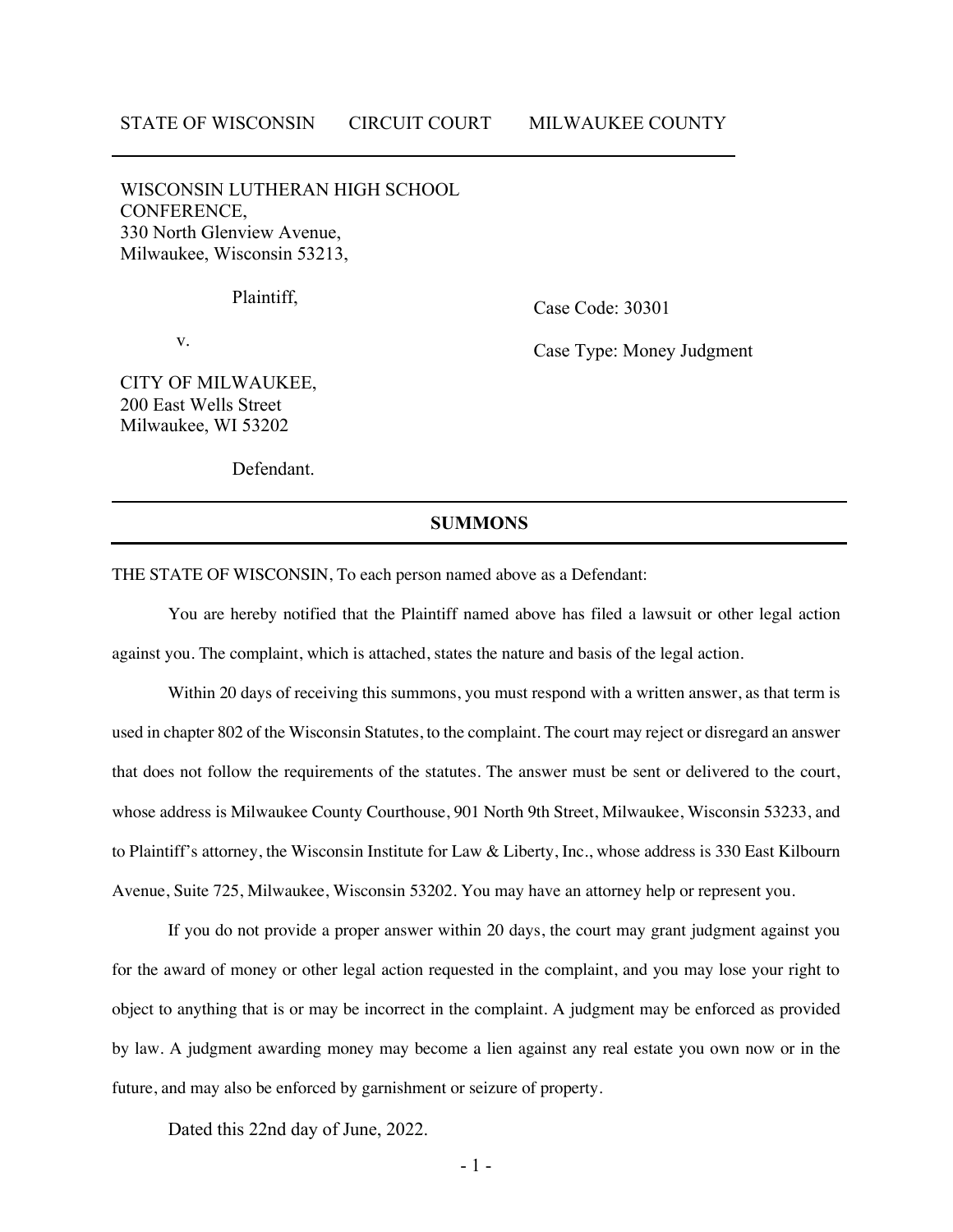Wisconsin Institute for Law & Liberty, Inc. *Attorneys for Plaintiff WLHS*

/s/ Electronically signed by Lucas T. Vebber Richard M. Esenberg (WI Bar No. 1005622) Katherine Spitz (WI Bar No. 1066375) Lucas T. Vebber (WI Bar No. 1067543) 330 East Kilbourn Avenue, Suite 725 Milwaukee, Wisconsin 53202 Phone: 414-727-9415 Facsimile: 414-727-6385 Rick@will-law.org Kate@will-law.org Lucas@will-law.org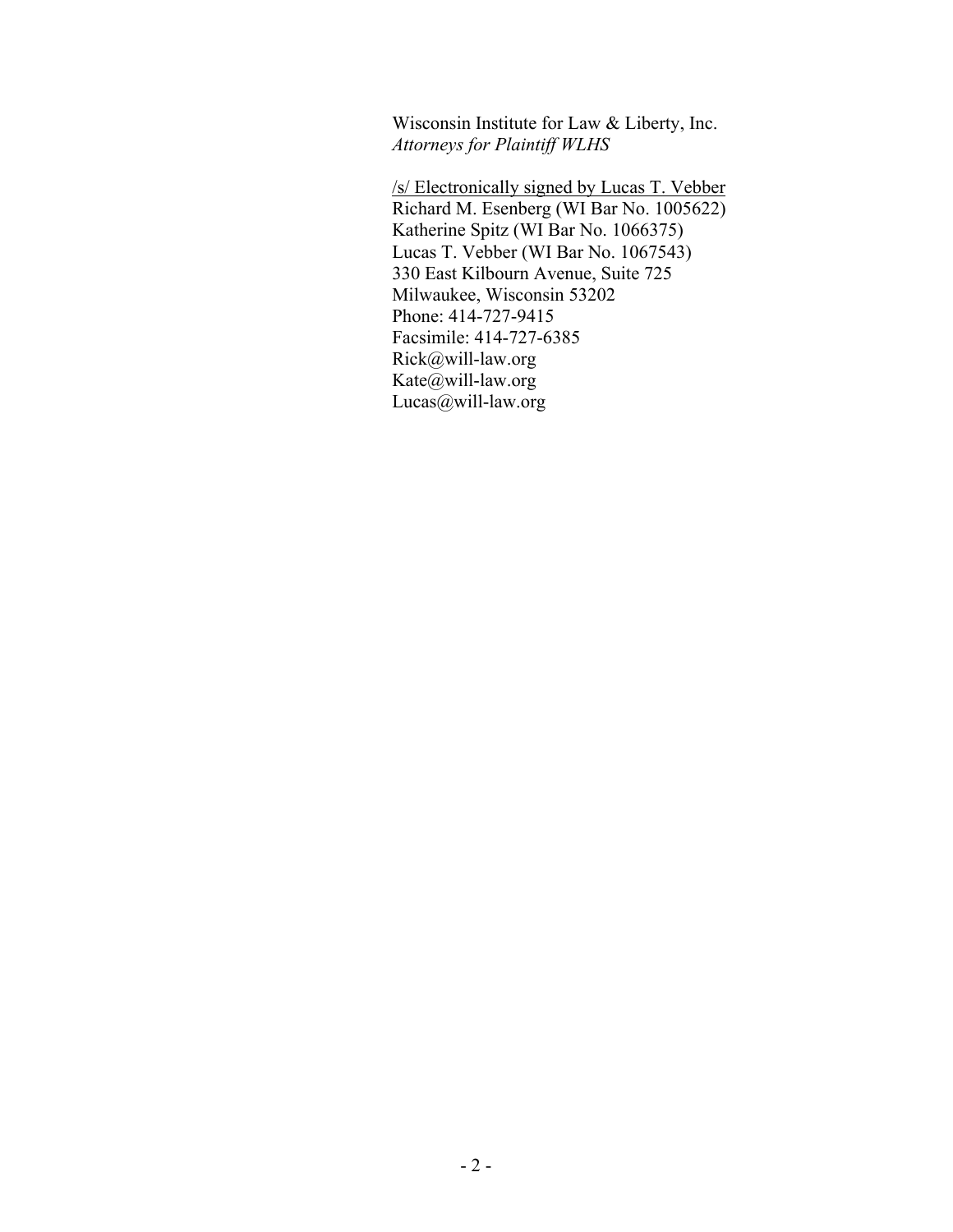WISCONSIN LUTHERAN HIGH SCHOOL CONFERENCE, 330 North Glenview Avenue, Milwaukee, Wisconsin 53213,

Plaintiff,

Case Code: 30301

v.

Case Type: Money Judgment

CITY OF MILWAUKEE, 200 East Wells Street Milwaukee, WI 53202

Defendant.

# **COMPLAINT**

Plaintiff, Wisconsin Lutheran High School Conference ("Wisconsin Lutheran"), by and through its undersigned attorneys, Wisconsin Institute for Law & Liberty, Inc., hereby states and alleges its Complaint against Defendant City of Milwaukee ("City") as follows:

## **INTRODUCTION**

1. This is an action filed pursuant to Wis. Stat. § 74.35 to recover that amount of the general property tax imposed upon and paid by Wisconsin Lutheran for the 2021 tax year because the City's assessment was unlawful.

## **PARTIES**

2. Plaintiff Wisconsin Lutheran is a Wisconsin corporation with its principal place of business located at 330 North Glenview Avenue in the City of Milwaukee, Milwaukee County, State of Wisconsin, 53213.

3. Defendant City of Milwaukee is a Wisconsin municipal corporation with its principal place of business located at 200 East Wells Street, in the City of Milwaukee, Milwaukee County, State of Wisconsin, 53202.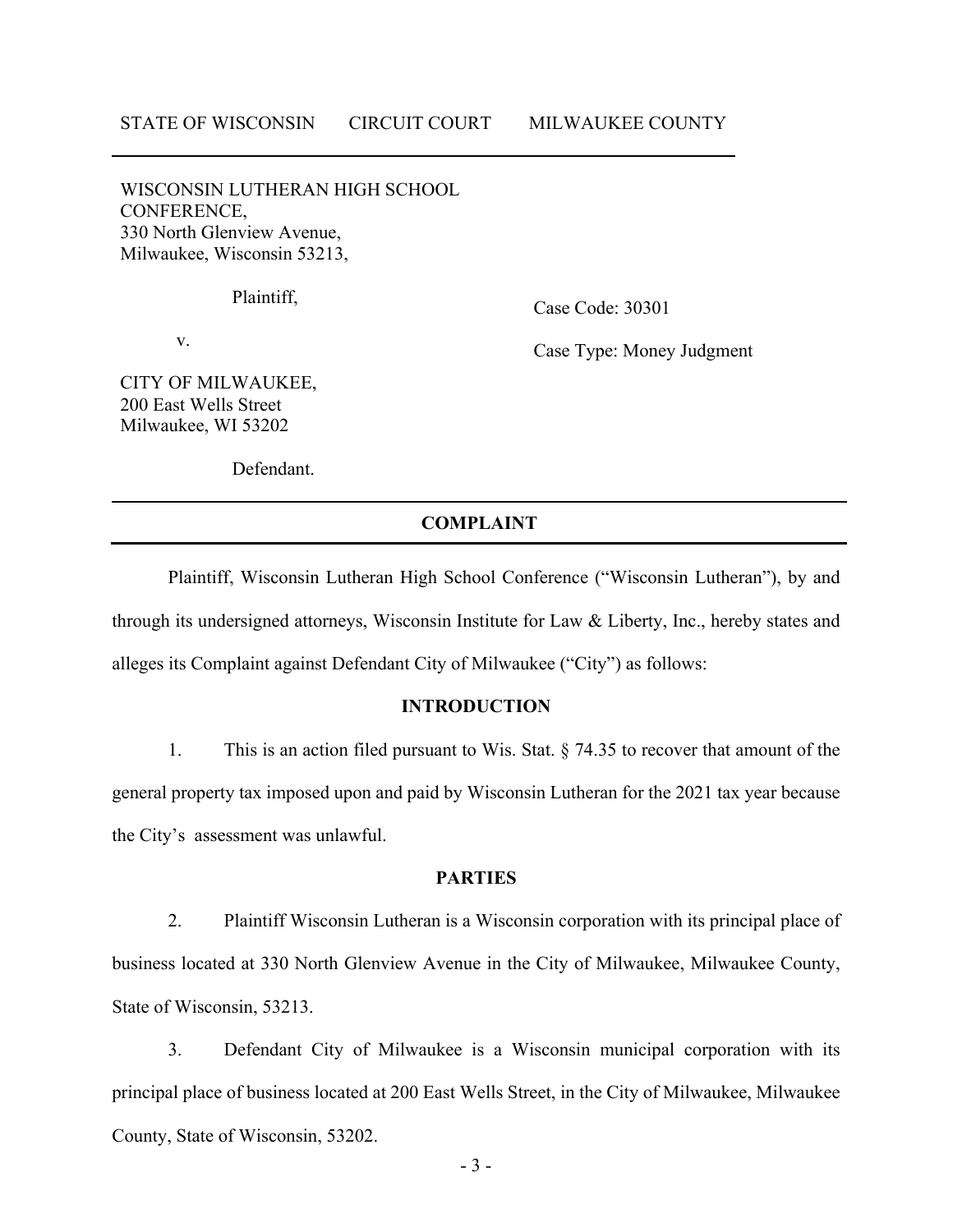#### **JURISDICTION AND VENUE**

4. This action is brought pursuant to Wis. Stat. § 74.35.

5. Venue in Milwaukee County is appropriate because the property which is the subject of this claim is located within this County, Wis. Stat. § 801.50(2).

# **FACTS**

6. At all relevant times, Wisconsin Lutheran owned the property located in the City of Milwaukee at 365 North Honey Creek Parkway, Milwaukee, WI 53213 (previously/alternatively addressed as 8041 West Bluemound Road, Unit 1, Milwaukee, WI 53213), identified by the City as Tax Key No. 4070951000 (herein, the "Property").

7. The Property is one of several contiguous parcels that make up the campus of Wisconsin Lutheran High School. This parcel contains a residence hall known as Honey Creek Hall that is used for student housing and other educational uses. A map of the Wisconsin Lutheran High School Campus showing the location of Honey Creek Hall is attached hereto as Exhibit 1.

8. The real estate on which Honey Creek Hall sits is part of a condominium which contains two condominium units. Wisconsin Lutheran owns Unit 1 which is made up of Honey Creek Hall and the real estate on which it is located.

9. The Property, as part of the Wisconsin Lutheran High School campus, is used for educational and religious purposes. Specifically, as noted above, the Property is home to Honey Creek Hall, a residence hall for students at Wisconsin Lutheran High School.

10. Honey Creek Hall provides basic housing, outdoor classroom space, physical recreation areas, worship and bible study space, and sleeping quarters exclusively for both domestic and international students who attend the high school. Space within this building is not offered for rent to the general public or used for any purpose other than in connection with the high school.

- 4 -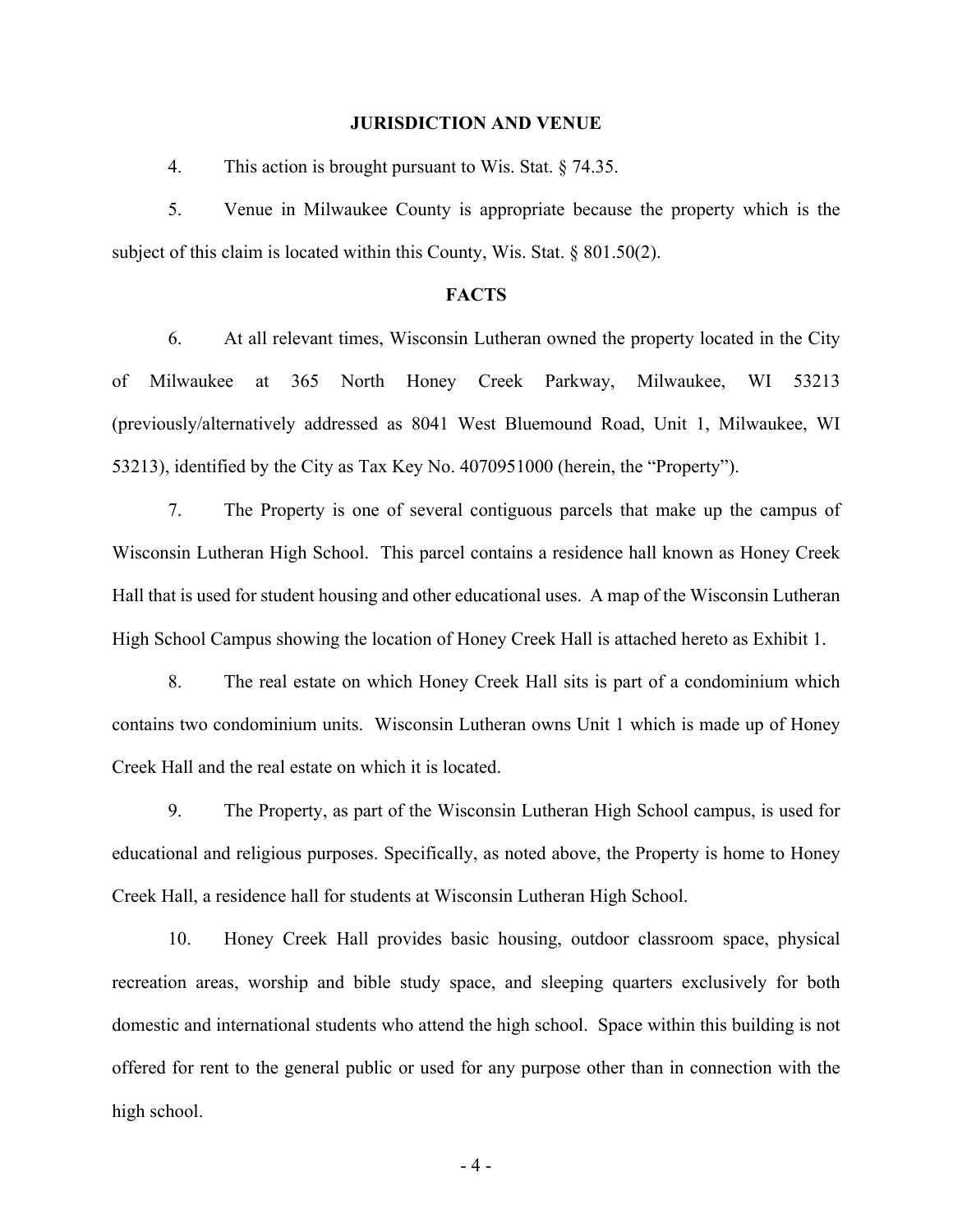11. For the 2021 tax year, the Property was assessed at \$4,035,200, consisting of \$72,000 for land and \$3,963,200 for improvements thereon (the "2021 Assessment").

12. Thereafter, the City issued a Real Estate Property Tax Bill ("Tax Bill") based upon the 2021 Assessment, which alleged a total net property tax due of \$105,946.14.

13. The Property is entitled to exemption from the property tax pursuant to Wis. Stat. § 70.11(4) because it is used exclusively by a church or religious association for educational purposes. As a result, the 2021 Assessment was unlawful.

14. Wisconsin Lutheran is an educational institution for the purposes of Wis. Stat. § 70.11(4), as it is a nonprofit organization substantially and primarily devoted to educational purposes and it uses Honey Creek Hall to support its educational mission.

15. Wisconsin cases explain that traditional educational activities are not limited to "a formal school setting in ivy-covered halls." Even so, Honey Creek Hall provides "traditional" aspects of education, such as structured study schedules, fostering integration with the educational community (including formal mentoring), helping struggling students (including formal tutoring), Bible studies, and building English proficiency of international students. *Janesville Cmty. Day Care Ctr., Inc. v. Spoden*, 126 Wis. 2d 231, 240-41, 376 N.W.2d 78 (1985) (quoting *International Foundation v. City of Brookfield*, 95 Wis. 2d 444, 456, 290 N.W.2d 608 (1974)).

16. Residence halls themselves are also part of traditional education throughout Wisconsin and the country.

17. Wisconsin Lutheran filed a Property Tax Exemption Request on February 26, 2021 (the "Exemption Request"). A true and correct copy of the Exemption Request (including all required attachments) is attached hereto as Exhibit 2.

18. The Exemption Request was denied by the City of Milwaukee Assessor on October 7, 2021.

- 5 -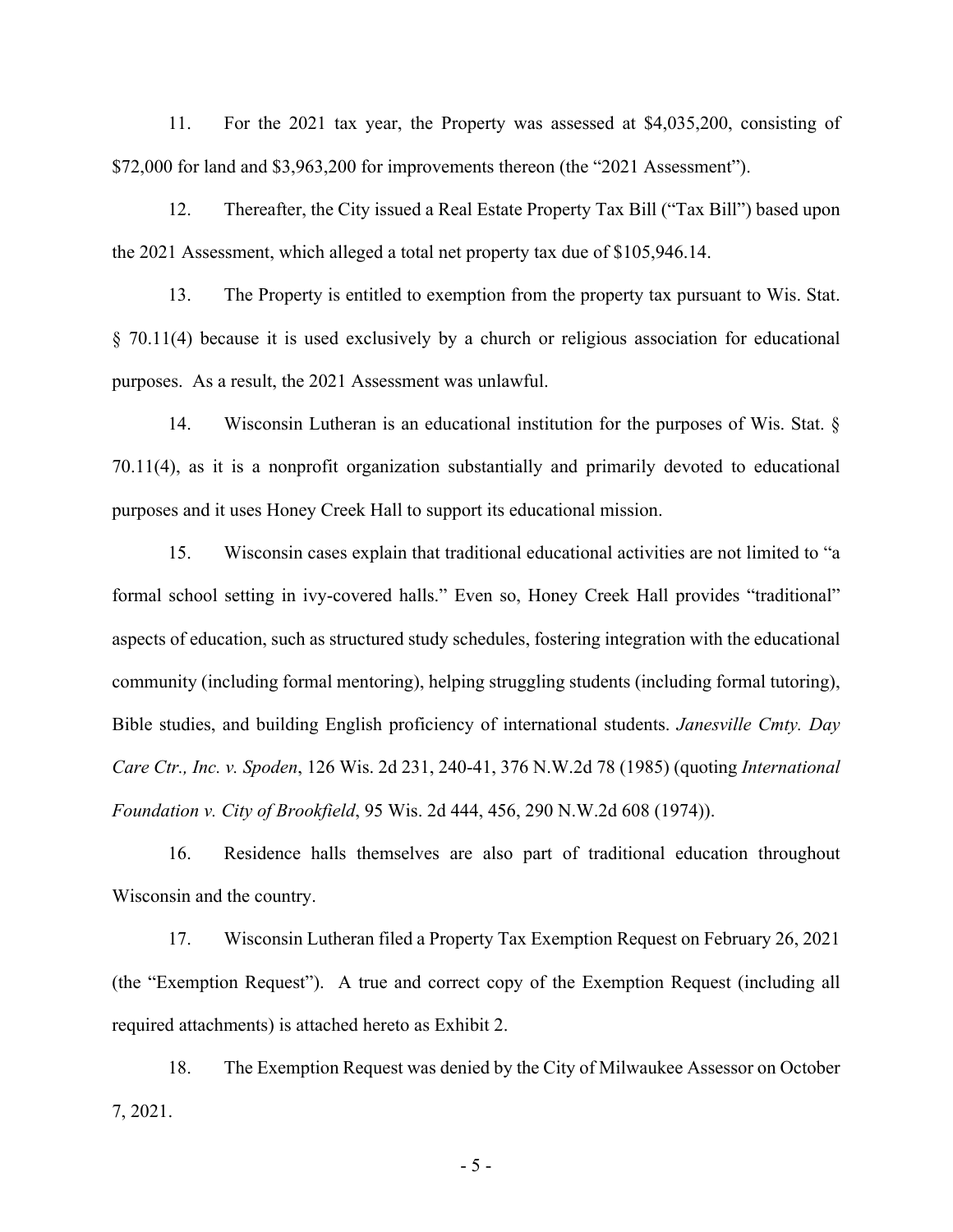19. Wisconsin Lutheran timely paid the Tax Bill and timely filed a refund claim to recover the \$105,946.14 it paid in unlawful taxes as a result of the 2021 Assessment. A true and correct copy of a City of Milwaukee Combined Tax Receipt and Statement of Account for the Property which shows the taxes have been paid in full and Wisconsin Lutheran's refund claim (which was filed on January 28, 2022) are attached hereto as Exhibits 3 and 4, respectively.

20. Wisconsin Lutheran has fully complied with all statutory requirements under its control for procedurally objecting to the 2021 Assessment under Wis. Stat. § 74.35.

21. On June 11, 2022, Wisconsin Lutheran (via their attorney) received notice via certified mail that the City had disallowed Wisconsin Lutheran's claim. A true and correct copy of this notice and the envelope it was sent in (which were both marked by staff for Wisconsin Lutheran's attorney as received on June 11, 2022) are attached hereto as Exhibit 5.

22. The June 11, 2022 notice of disallowance was not provided within 90 days after the claim was filed, as required by Wis. Stat.  $\S$  74.35(3)(b).

23. Pursuant to Wis. Stat. § 74.35 Wisconsin Lutheran timely commenced this action relating to the 2021 tax year within 90 days after they received notice by certified mail that the claim was disallowed.

24. Wisconsin Lutheran has not contested the 2021 Assessment of the Property under Wis. Stat. §§ 74.33 or 806.04.

#### **CLAIMS FOR RELIEF**

25. All of the foregoing paragraphs are incorporated as if fully re-alleged herein.

26. The 2021 Assessment resulted in an unlawful tax assessed against the Property, as defined in Wis. Stat. § 74.35, because the City's 2021 Assessment included exempt real property.

27. Wisconsin Lutheran is aggrieved by the imposition of the general property tax based on the unlawful assessment by the City and is, therefore, entitled to a refund under Wis. Stat.

- 6 -